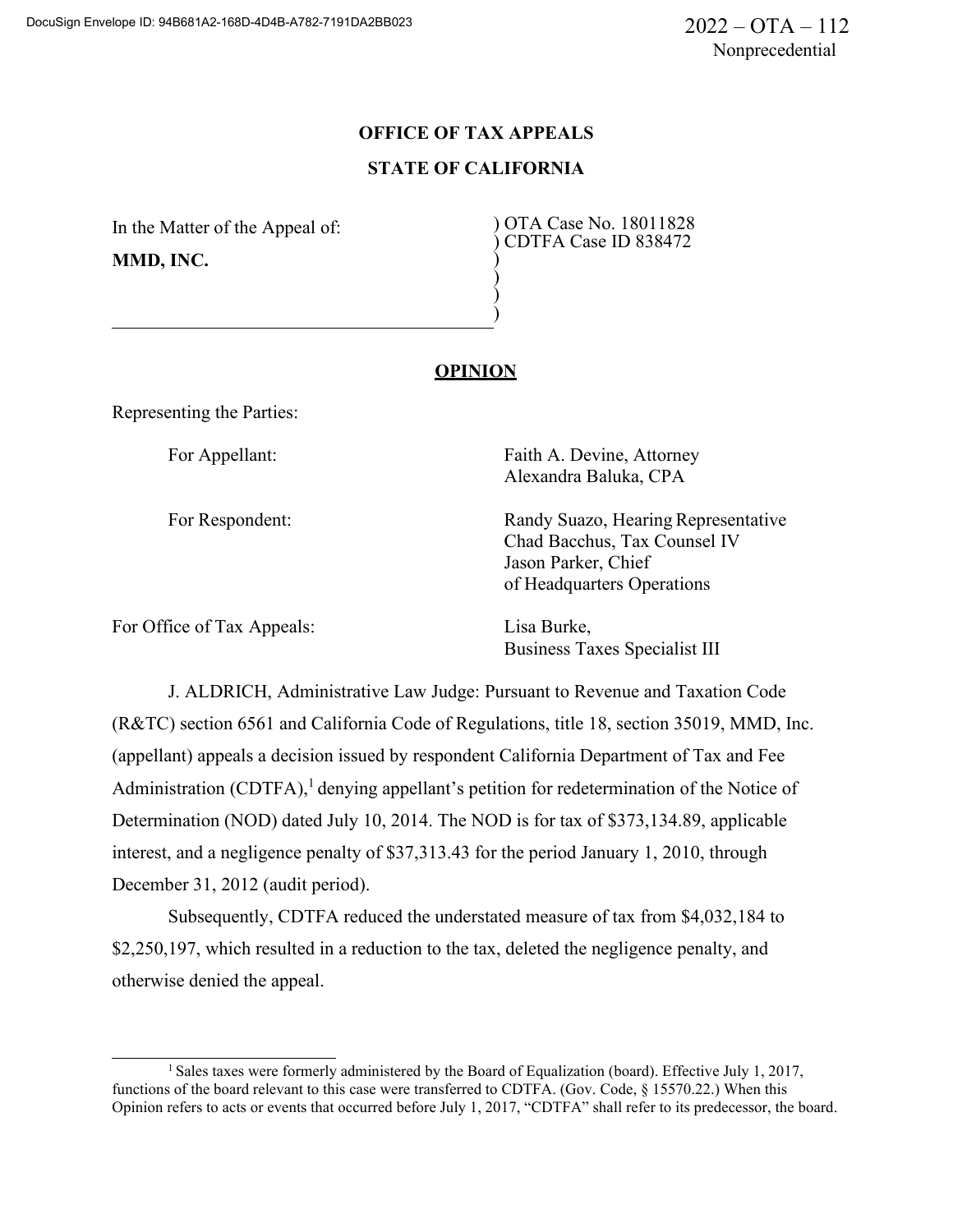Office of Tax Appeals (OTA) Administrative Law Judges Sheriene Anne Ridenour, Huy "Mike" Le, and Josh Aldrich held a virtual oral hearing for this matter on May 26, 2021. At the conclusion of the hearing, the record was held open for additional briefing. The record closed and the matter was submitted for decision on June 23, 2021.<sup>2</sup>

## ISSUE

Are additional adjustments to the audited understatement of reported taxable sales warranted?

## FACTUAL FINDINGS

- 1. Effective May 9, 2007, appellant obtained a seller's permit to operate a medical cannabis dispensary in Los Angeles, California, selling cannabis products, pipes, bongs, and other accessories.
- 2. During the audit period, appellant filed sales and use tax returns reporting total sales and taxable sales of  $$777,164.<sup>3</sup>$
- 3. On May 25, 2011, CDTFA's Statewide Compliance and Outreach Program (SCOP) staff visited appellant's 1,200 square foot business location. SCOP staff observed three purchases in fifteen minutes. In the Memorandum of Possible Tax Liability prepared by SCOP (SCOP Memo), CDTFA noted that menu prices were available on a flat screen above the counter and a menu was posted online, and that it observed the various prices as follows: thirty-six (36) cannabis strains averaging \$20 per gram or \$400 per ounce; hash from \$15 to \$40 per gram; and edibles starting at \$4 to \$15. CDTFA also observed a display case with glass pipes, tobacco paper, and vaporizers individually priced. According to the SCOP Memo, appellant had eight employees and offered free bongs and

<sup>2</sup> Our May 28, 2021 Post-Hearing Order held the record open to give appellant an opportunity to submit a copy of its menu(s) during the audit period and provide additional documentation relating to sales that included a free vaporizer or bong. Appellant provided a copy of its menu and indicated that there were no sales large enough for a free vaporizer or bong during the audit period. The record was also held open for CDTFA to provide a copy of appellant's sales and use tax transcript for the 2010 and 2011 tax years, which CDTFA provided.

<sup>&</sup>lt;sup>3</sup> Appellant asserted that its reported taxable sales for the first quarter of 2011 (1Q11) should be increased by \$50,355, because appellant had inadvertently excluded the measure of tax represented by its prepayments of \$4,909 for January 2011 and February 2011 from the amounts it reported on its sales and use tax return for 1Q11. Based on prepayment information recorded in its Integrated Revenue Information System, CDTFA agreed to increase reported taxable sales by \$50,355, from \$777,164 to \$827,519, in its computation of unreported taxable sales in the reaudit.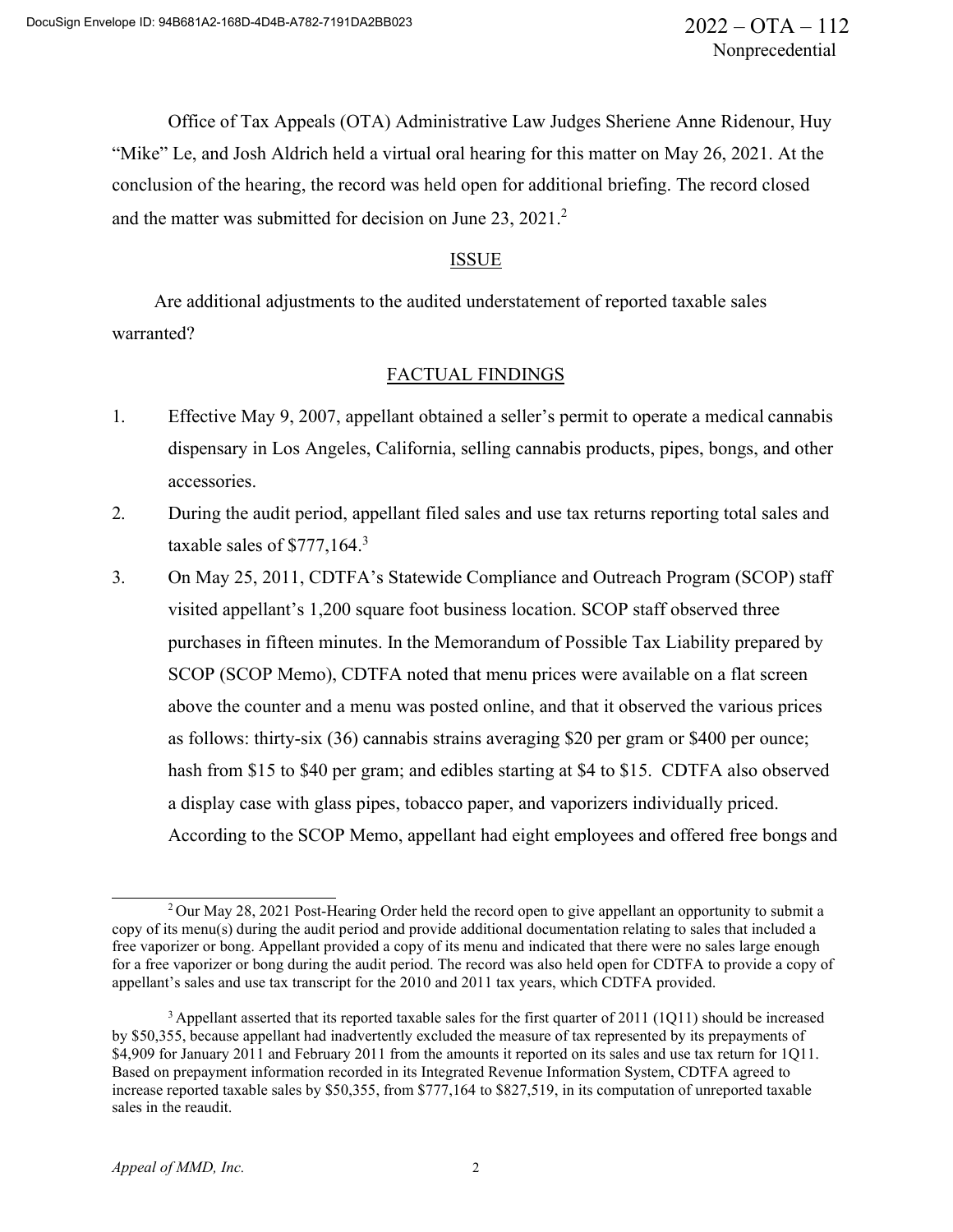vaporizers with a \$350 donation. The SCOP Memo indicated that the reported taxable sales would not cover the overhead costs, which warranted additional investigation.

- 4. SCOP conducted two one-hour observation tests outside of the business premises. On Monday, October 1, 2012, SCOP observed no patients or customers (customers) entering the business premises between 12:12 p.m. and 1:12 p.m. On Thursday, October 4, 2012, SCOP observed seven people entering the business premises between 10:45 a.m. and 11:45 a.m. SCOP observed six people leave with white bags. Estimating seven customers per hour making purchases of 1/8th ounce of cannabis product or \$45 each, SCOP estimated annual taxable sales of \$1,146,000, which substantially exceeded appellant's reported taxable sales of \$272,353 for 2010 and \$236,382 for 2011.<sup>4</sup> Therefore, SCOP referred the case to CDTFA's Culver City District for audit.
- 5. For audit, appellant provided its federal income tax return (FITR) for 2010, daily sales summaries for 2011, business bank statements, and handwritten sales tickets for the audit period.
- 6. On the FITR for 2010, appellant reported gross receipts of \$227,359, reported no costs of goods sold, and deducted expenses of \$229,594, which resulted in a net loss of \$2,235. Appellant's reported gross receipts were less than its claimed expenses.
- 7. CDTFA used the daily sales summaries for 2011 to compile recorded total sales of \$290,951, which exceeded appellant's reported total sales of \$236,382 for that year by \$54,569. During the audit, appellant provided no explanation for the discrepancy.<sup>5</sup>
- 8. To test the accuracy of appellant's sales summary, CDTFA compiled the sales tickets provided by appellant for a one-day test on January 2, 2011 (one-day test), in numerical sequence and found that 31 sales tickets were missing for that day. Appellant explained that the missing sales tickets were used for non-sale purposes (e.g., recording purchases, logging inventory, and keeping miscellaneous notes). CDTFA noted that none of the sales tickets for the one-day test showed sales for \$60 or more. Sales of \$869 shown in

<sup>4</sup> If the SCOP staff had estimated 3.5 customers per hour based on the combined results of its two hourly observations on October 1, 2012 (0 customers), and October 4, 2012 (7 customers), the resulting estimated taxable sales of \$573,300 (\$1,146,600 ÷2) per year would still substantially exceed appellant's reported taxable sales for 2010 and 2011.

<sup>5</sup> As noted above, appellant asserted that its reported taxable sales for 1Q11 should be increased by \$50,355 to allow for its reporting error, and CDTFA agreed. Therefore, the difference between appellant's recorded and reported sales was \$4,214 (\$54,569 - \$50,355).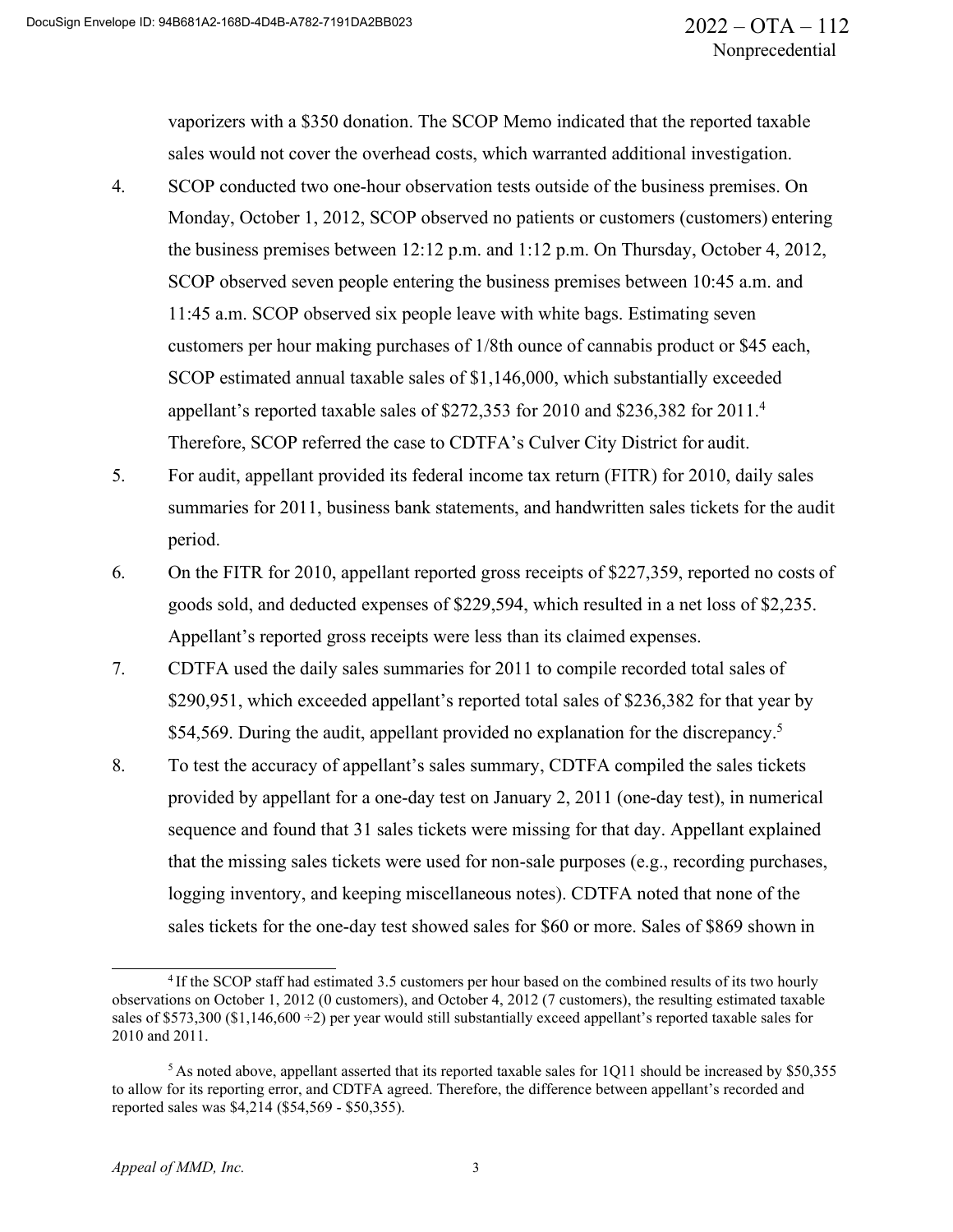the sales tickets provided for January 2, 2011, reconciled with sales recorded in the daily sales summary for that day, but because many sales tickets were unrecorded, CDTFA found that the daily sales summaries could not be relied upon.

- 9. CDTFA decided to conduct three one-hour observations from a location outside of appellant's business premises based on several concerns (e.g., federal raids, crime targeting dispensaries due to large amounts of cash purportedly kept on site, the odor of cannabis affecting audit staff, and excessive heat during the summer). CDTFA observed nine people entering the dispensary on Wednesday, June 5, 2013, from 11:00 a.m. to 12:00 p.m., four people entering the dispensary on Friday, June 7, 2013, from 1:30 p.m. to 2:30 p.m., and five people entering the dispensary on Wednesday, June 12, 2013, from 2:00 p.m. to 3:00 p.m. CDTFA combined the results of these tests with the results of the observation site test on October 4, 2012, during which seven people entered the dispensary, and computed an audited average of 6.25 customers per hour  $((7 + 9 + 4 + 5))$  $\div$  4 hours).<sup>6</sup> CDTFA stated that the auditors conducting the observation test were unaware that there was rear customer entrance; thus, those customers were not observed.
- 10. Based on CDTFA's understanding at the time of the audit that appellant's business was open from 10:00 a.m. to 12:00 a.m. every day throughout the audit period, CDTFA computed 98 hours of operation each week (14 hours x 7 days).<sup>7</sup> CDTFA multiplied 98 hours by 52 weeks to compute 5,096 hours of operation per year, and then multiplied 5,096 hours by 6.25 customers per hour to compute that appellant made 31,850 sales per year, on average. Based on its analyses of similar businesses, CDTFA expected that customers, on average, would purchase 1/8 ounce of cannabis during a visit. Using appellant's menu, CDTFA computed that appellant's average selling price for 1/8 ounce of cannabis was \$50.33. Based on 31,850 sales per year and \$50.33 per sale, CDTFA established unreported taxable sales of \$4,809,348 for the audit period, which exceeded reported taxable sales by \$4,032,184.

<sup>&</sup>lt;sup>6</sup> The SCOP staff also performed a site observation test for one hour on October 1, 2012, during which no one entered the dispensary. As discussed below, CDTFA later conceded that the results of that observation test should have been combined with the results of the other four hourly tests to compute the audited average number of people entering the dispensary each hour. Therefore, the audited average number of customers was reduced from 6.25 to 5 per hour  $((0 + 7 + 9 + 4 + 5) \div 5$  hours).

 $7$  On appeal, CDTFA agreed that appellant's hours of operation prior to November 1, 2011, were from 10:00 a.m. to 8:00 p.m. In other words, appellant operated for 10 hours per day prior to November 1, 2011.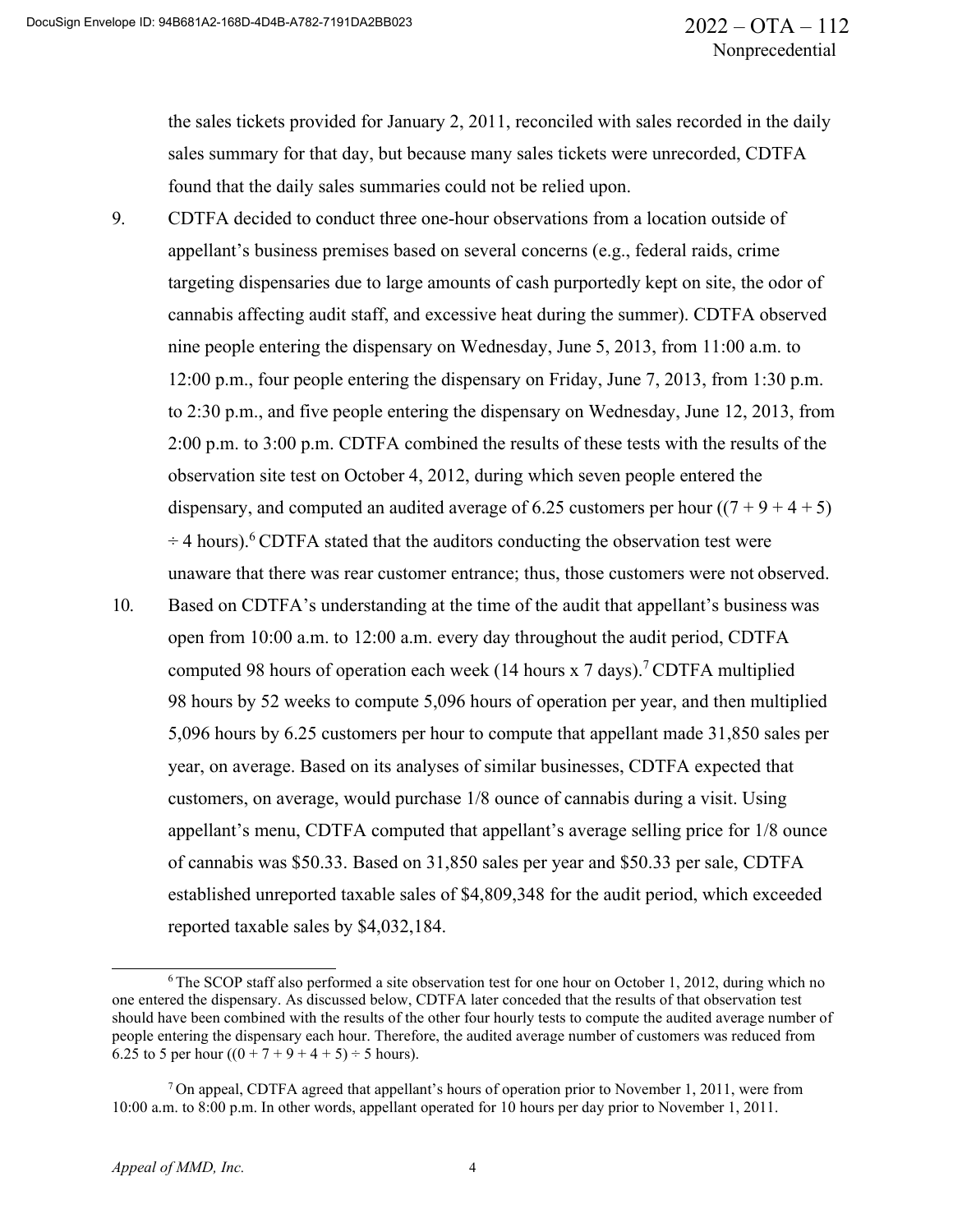- 11. CDTFA issued the NOD to appellant on July 10, 2014, based on unreported taxable sales of \$4,032,184.
- 12. On July 25, 2014, appellant filed a timely petition for redetermination. Appellant argued that not every customer purchased product.<sup>8</sup> Appellant provided a self-prepared schedule of 1,004 sales ticket numbers for the 12-day period of January 2, 2011, and January 9, 2011, through January 19, 2011, combined (12-day period). Appellant's schedule represented 556 available sales tickets and 448 missing sales tickets. Appellant argued that it provided sufficient evidence, including two signed affidavits by employees, to explain that the missing tickets were used for: inventory counts, total register counts, ordering supplies, recording lunch purchases, collecting lunch purchases, collecting customers' email addresses, receiving inventory, or logging inventory to convert into marijuana joints.<sup>9</sup> Appellant computed that 45 percent of its sales tickets were not accounted for  $(448 \div 1,004)$ , and appeared to concede that its reported taxable sales were understated by 45 percent. Appellant multiplied the reporting error rate of 45 percent by reported taxable sales of \$777,164 and computed unreported taxable sales of \$346,782 for the audit period. Appellant also provided federal income tax returns for 2011 and 2012, and general ledgers for 2010, 2011, and 2012. Records regarding vendor purchases were not provided.
- 13. In its internal appeals process, CDTFA determined that the use of the observation method was warranted because appellant did not use a cash register, all of its sales were cashonly, and the books and records provided for audit were incomplete. CDTFA conceded that the amount of reported taxable sales for the first quarter of 2011 (1Q11) should be increased by \$50,355, the average number of sales per hour should be reduced from 6.25 to 5, and the number of hours of operation should be reduced from 14 to 10 for the period January 1, 2010, through October 31, 2011. CDTFA also agreed to reduce the audited average number of sales to allow for one person entering and leaving the business daily without making a purchase. CDTFA calculated \$221,341 per quarter for 1Q10 through

<sup>&</sup>lt;sup>8</sup> Appellant indicated that some customers came to receive a doctor referral, consult, participate in group meetings, or simply window shop.

<sup>&</sup>lt;sup>9</sup> While appellant computed a total of 1,004 sales tickets (556 + 448), CDTFA computed that the ticket numbering sequence represented 990 sales tickets. Of those, 504 tickets showed the sale of merchandise, 52 tickets were used for other purposes, and 434 tickets were missing or not made available to CDTFA.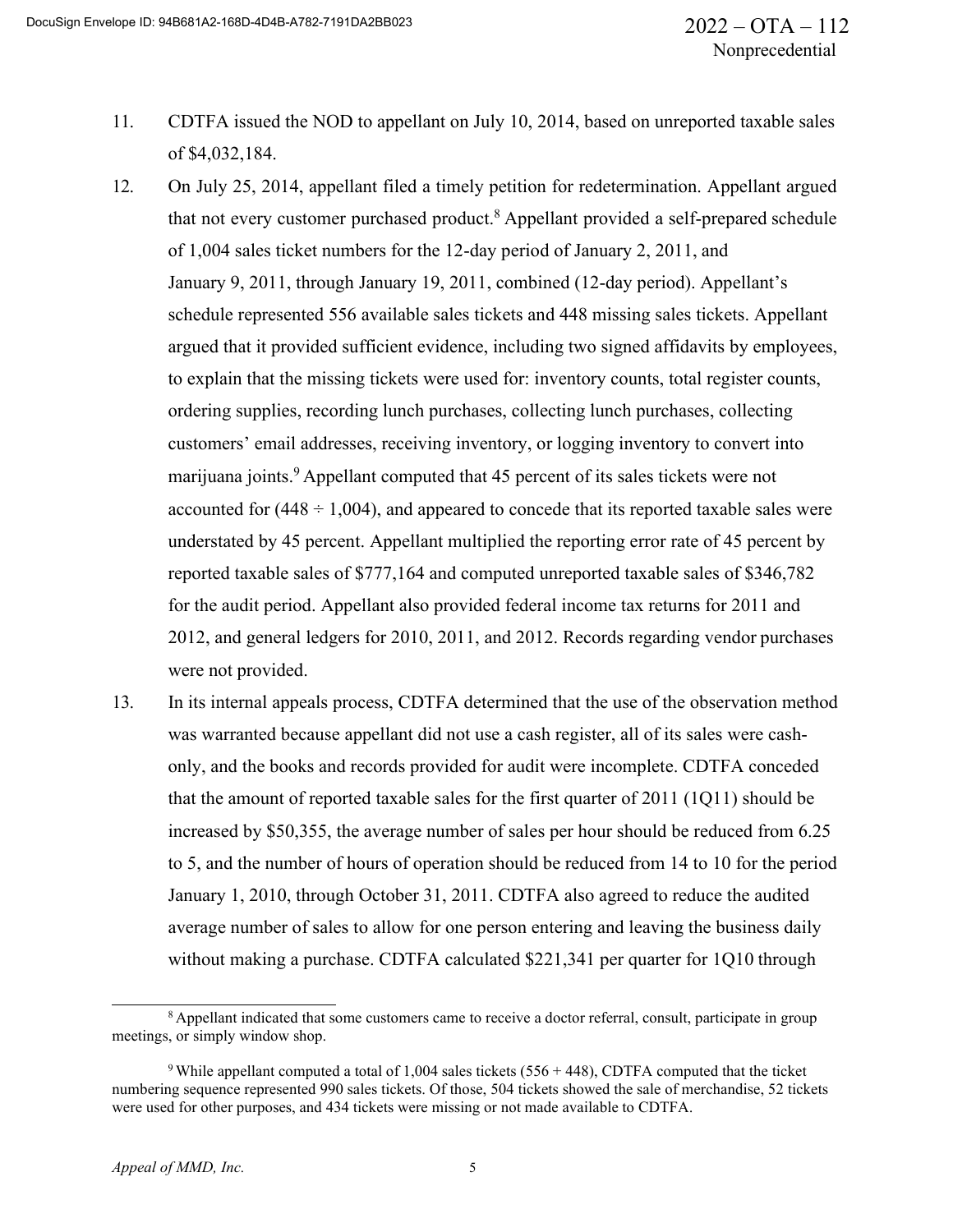3Q11, \$281,572 for 4Q11, and \$311,689 per quarter for 1Q12 through 4Q12 in the reaudit. In total, CDTFA computed audited taxable sales of \$3,107,832, which exceeded appellant's reported taxable sales for the audit period by \$2,280,313. Because the audited understatement was substantially reduced and this was appellant's first audit, CDTFA agreed to delete the negligence penalty.

- 14. In its April 27, 2017 Decision and Recommendation, CDTFA noted an error in computing audited taxable sales for October 2011. To correct the error, CDTFA reduced unreported taxable sales, from \$2,280,313 to \$2,250,197, deleted the negligence penalty, and otherwise recommended that the petition be denied.
- 15. In its Request for Reconsideration (RFR) dated May 21, 2017, appellant argued that CDTFA should not have disregarded appellant's records for audit in favor of using the observation test to establish audited taxable sales for the audit period. Appellant contended that the maximum additional sales tax liability for the audit period should not exceed \$33,811 or \$346,782 in measure.
- 16. In response to the RFR, CDTFA issued its Supplemental Decision on April 11, 2019, ordering no further reductions to the audited deficiency measure of \$2,250,197. This timely appeal followed.
- 17. On November 21, 2019, appellant provided 231 sales tickets for the six-day period January 3, 2011, through January 8, 2011, and three additional sales tickets for January 2, 2011. On August 12, 2020, CDTFA responded that based on the ticket numbering sequence for the six-day period, 225 sales tickets are missing. CDTFA noted that the three additional sales tickets for January 2, 2011, were not part of the missing sales tickets found in its examination of the ticket numbering sequence for that day.

#### DISCUSSION

California imposes a sales tax on a retailer's retail sales in this state of tangible personal property, measured by the retailer's gross receipts, unless the sale is specifically exempt or excluded from taxation by statute. (R&TC, § 6051.) All of a retailer's gross receipts are presumed subject to tax, unless the retailer can prove otherwise. (R&TC, § 6091.) "Sale" means and includes any transfer of title or possession, in any manner or by any means whatsoever, of tangible personal property for a consideration. (R&TC, § 6006.)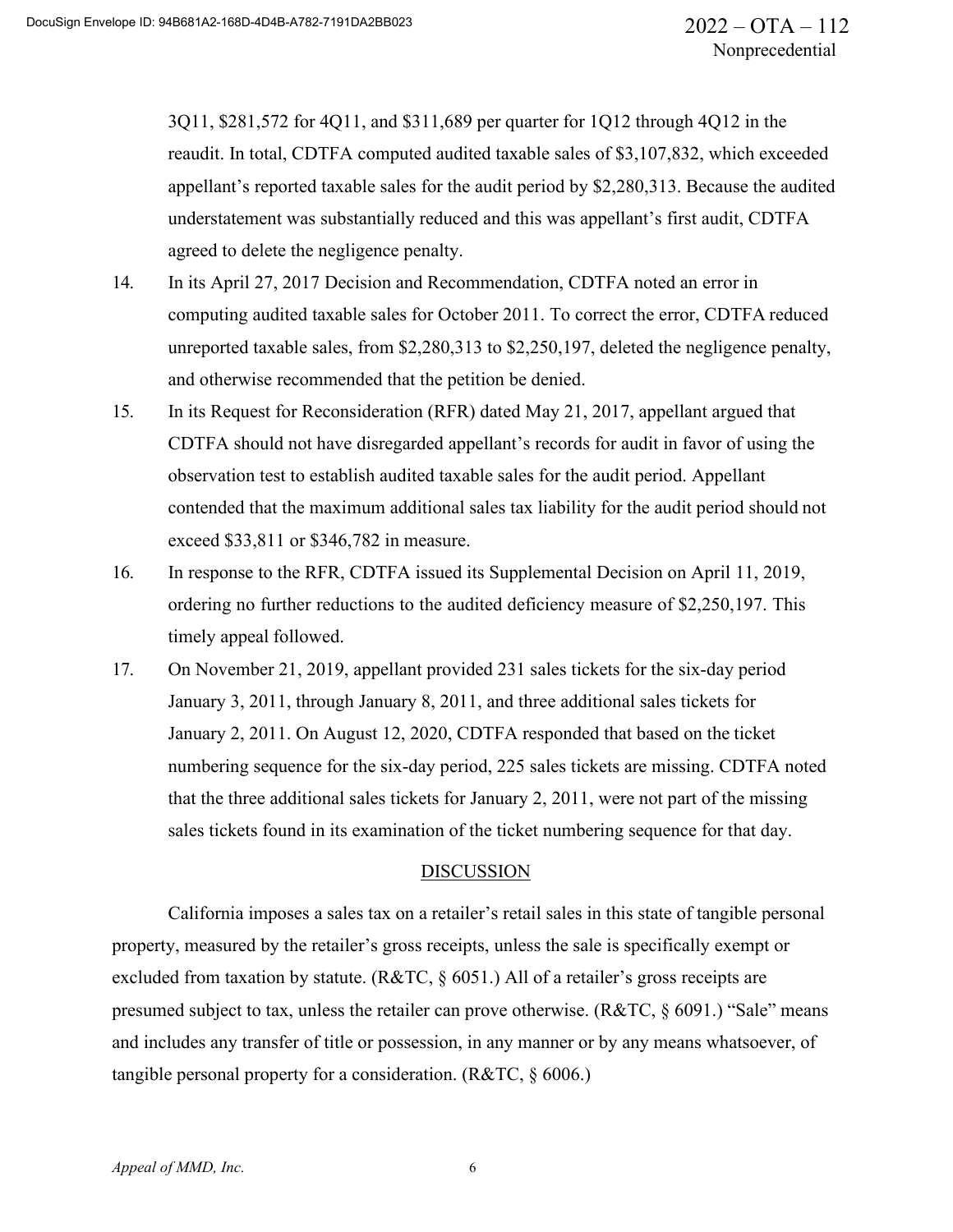If CDTFA is not satisfied with the accuracy of the sales and use tax returns filed, it may base its determination of the tax due upon the facts contained in the returns or upon any information that comes within its possession or may come into its possession. (R&TC, § 6481.) It is the retailer's responsibility to maintain and make available for examination on request all records necessary to determine the correct tax liability, including bills, receipts, invoices, or other documents of original entry supporting the entries in the books of account. (R&TC, §§ 7053, 7054; Cal. Code Regs., tit. 18, § 1698(b)(1).)

When a taxpayer challenges an NOD, CDTFA has a minimal, initial burden showing that its determination is reasonable and rational. (*Appeal of Talavera*, 2020-OTA-022P.) If CDTFA carries that burden, the burden of proof shifts to the taxpayer to establish that a result differing from CDTFA's determination is warranted. (*Ibid*.) The applicable burden of proof is by a preponderance of the evidence. (Cal. Code Regs., tit. 18, § 30219(c); Evid. Code, § 115; *Appeal of Estate of Gillespie*, 2018-OTA-052P.) Unsupported assertions are not sufficient to satisfy a taxpayer's burden of proof. (*Appeal of Talavera*, *supra*.) To satisfy its burden of proof, a taxpayer must prove both (1) that the tax assessment is incorrect, and (2) the proper amount of tax. (*Appeal of AMG Care Collective*, 2020-OTA-173P.)

Here, appellant was referred for audit after CDTFA's SCOP staff estimated appellant's taxable sales based on its observations and found that appellant's reported taxable sales were likely understated. Upon audit, CDTFA determined that the books and records provided for examination were incomplete and unreliable for several reasons. CDTFA found that the only FITR provided by appellant was unreliable because appellant's reported gross receipts for that year were less than its claimed expenses, with no reported costs of goods sold. During the audit period, appellant did not use a point-of-sale system; rather, it utilized prenumbered handwritten sales tickets that were entered into a daily sales summary. When CDTFA attempted to verify the accuracy of appellant's daily sales summaries, it found that 31 of the sales tickets provided by appellant for a one-day test were missing. CDTFA also noted that none of the sales tickets provided for the one-day test were over \$60, even though appellant's menu offered higher-price items (e.g., a free bong or vaporizer with a \$350 donation). Appellant explained that it used sales tickets to record purchases, log inventory, keep notes, and other non-sales purposes. CDTFA concluded that appellant's explanation that it used its sales tickets for purposes other than recording sales was not sufficient to support the reliability of the recorded sales. Based on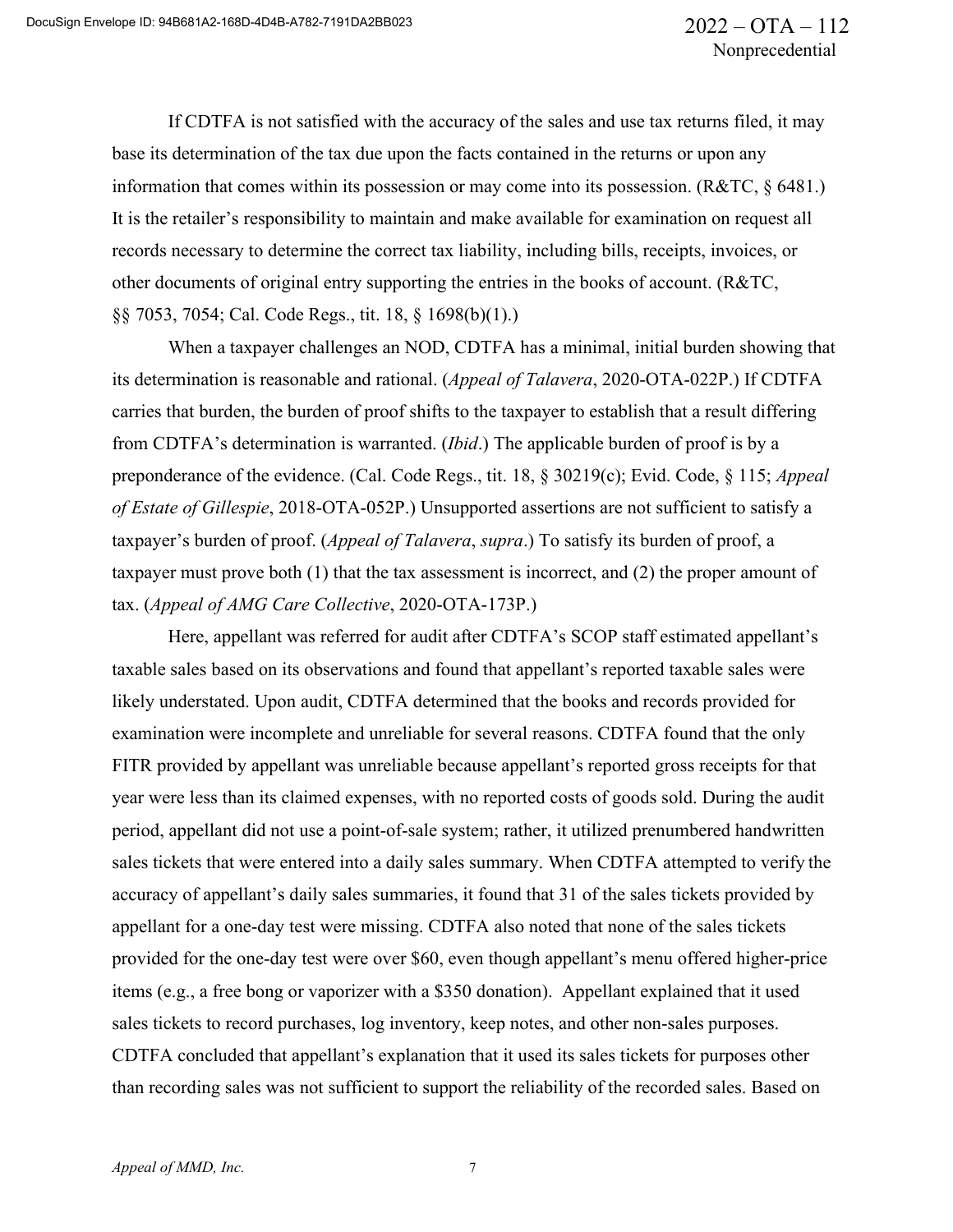the foregoing, we find that it was reasonable for CDTFA to conclude that appellant's records were not reliable and to use an alternate audit methodology to establish appellant's taxable sales.

As described above, CDTFA decided to use an observation test to establish audited taxable sales. CDTFA explains that the decision to perform its observations from outside the business location was made after consideration of several factors including risks of federal raids on dispensaries, the targeting of dispensaries for crime due to large amounts of cash purportedly kept on site, and the odor of cannabis affecting audit staff. According to CDTFA, once it had made a decision to perform testing outside the business, it decided to perform tests for one hour each time during daylight hours due to health and safety concerns.

The observations occurred on five different days, none of which was on a weekend. The first two observations occurred during the audit period, performed by SCOP staff. The last three occurred reasonably soon after the end of the audit period (i.e., approximately within six months). The total time of observation was five hours, and in the reaudit, CDTFA computed an average of five customers per hour.<sup>10</sup> We recognize that five hours of observation warrants additional scrutiny because it is far less than the minimum time established by section 0810.30 of CDTFA's Audit Manual (Audit Manual), which now recommends three full observation days to project sales.<sup>11</sup> However, according to CDTFA, and undisputed by appellant, appellant stated that it was opposed to an expansion of the observation test, and thus, there was no remedy to cure the deficiency in the number of hours observed. (See *Appeal of AMG Care Collective*, *supra*, [taxpayers should make timely objections to observation times to allow CDTFA an opportunity to conduct further observations before circumstances change].) We note that the auditor(s) was unaware that there was a rear entrance at the time of the observation tests, and thus those customers were not accounted for during the observation test. We also note that, while CDTFA's observations did not include times after 3:00 p.m. or any weekend hours, there is no evidence that the volume of customers during those times would materially impact the test to

<sup>&</sup>lt;sup>10</sup> Initially, CDTFA concluded that each person entering the dispensary made a purchase. In the reaudit, however, CDTFA assumed that one person entered the dispensary and left it each day without making a purchase.

<sup>&</sup>lt;sup>11</sup> At the time the audit was conducted, CDTFA deemed two days to be a sufficient test for a bar or restaurant. CDTFA's procedures, however, were revised in January of 2017. The Audit Manual language regarding observation testing is in Chapter 8, entitled "Bars and Restaurants." (https:/[/www.cdtfa.ca.gov/taxes-and](http://www.cdtfa.ca.gov/taxes-and-)fees/staxmanuals.htm.)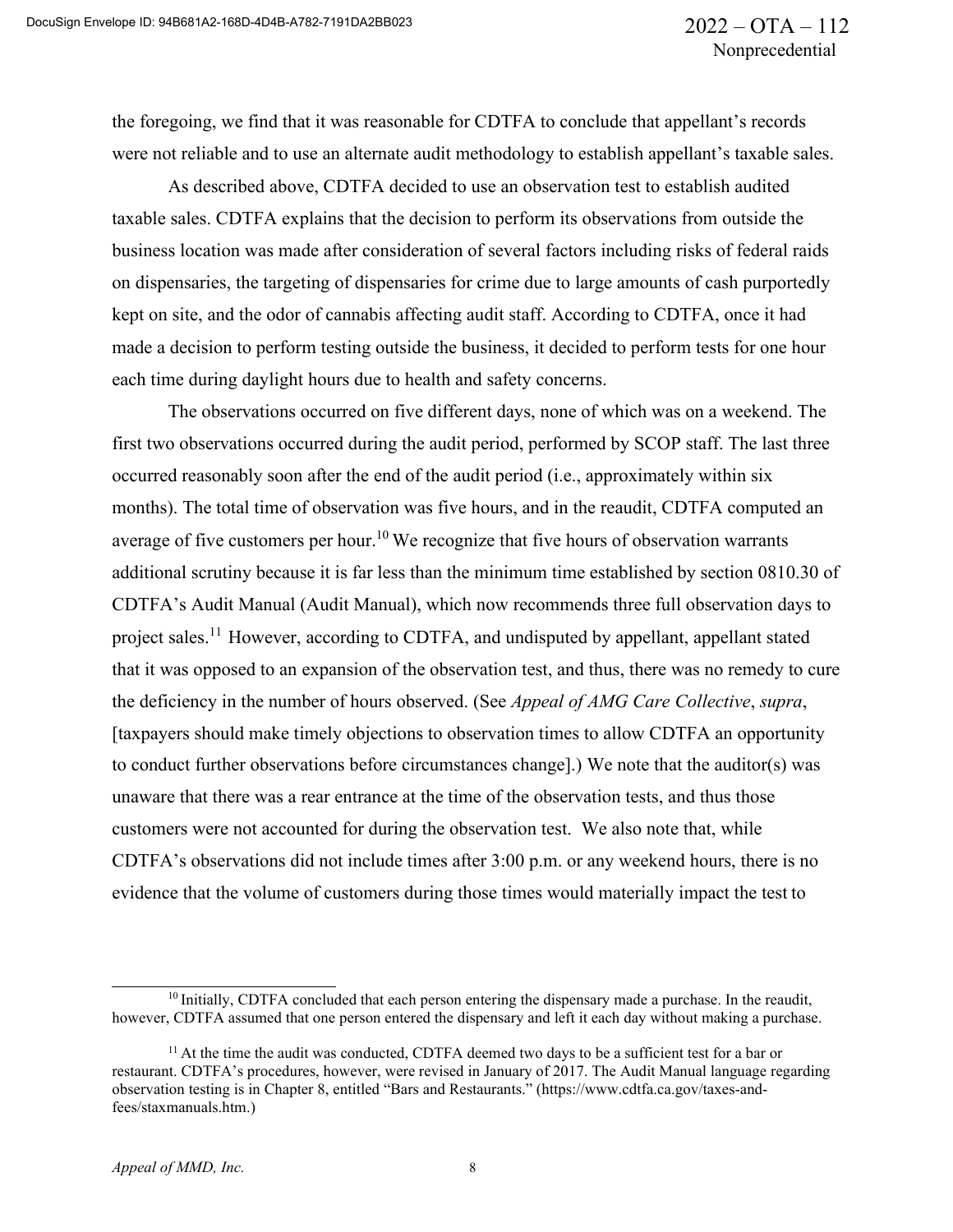appellant's detriment. In fact, it is reasonable to expect that there may have been more customer traffic on weekends.<sup>12</sup>

Based on its experience auditing similar businesses in the area, CDTFA estimated that, on average, each of appellant's customers purchased one-eighth ounce of cannabis or the equivalent. CDTFA used the selling prices for one-eighth ounce of 45 different strains of cannabis shown on appellant's menu to compute an average selling price of \$50.33 for oneeighth ounce.<sup>13</sup> Appellant argues that CDTFA should have estimated that the average sale to each customer was \$24.60 based on appellant's self-prepared schedule, or similar to \$27 based on an article entitled "Take a guess, this is how much an average legal user spends on marijuana each year" by Polly Mosendz, Bloomberg News.<sup>14</sup> CDTFA points to a 2015 Marijuana Business and Investor Survey, which shows that the average purchase amount from a dispensary in California was \$70, and among seven states, the lowest average purchase from dispensaries was \$63 per customer and the highest average was \$101. We note that \$50.33 sales price stems from appellant's menu and the average sale amount of one-eighth is consistent with other industry related opinions. (See *Appeal of AMG Care Collective*, *supra*.) In the absence of a complete set of sales tickets from which the amount of appellant's average sale could be computed, we find that it was reasonable for CDTFA to estimate that appellant's sales to each customer averaged \$50.33 based on the average selling price for one-eighth ounce according to appellant's menu.

Using 10 hours of operation per day from January 2010 through October 2011, and 14 hours per day from November 2011 through December 2012, five sales per hour, and an average sale amount of \$50.33, CDTFA computed audited taxable sales of \$221,341 per quarter

<sup>&</sup>lt;sup>12</sup> We note that appellant provided a schedule of a total of 990 sales tickets for January 2, 2011, and January 9, 2011, through January 19, 2011. Of those ticket numbers, 52 represent tickets used for purposes other than recording sales of merchandise, and the remaining 938 are attributable to sales. Appellant's business was open for 10 hours per day during that 12-day period. We compute that the documentation provided by appellant shows 7.8 sales per hour (938 sales ÷ 120 hours). Thus, CDTFA's estimate of five customers per hour based on five hours of observation appears to be conservative.

 $<sup>13</sup>$  Upon examination of appellant's menu, submitted pursuant to our post-hearing order, the \$50.33 average</sup> for 1/8th ounce appears to be accurate [\$805 of Indica  $(55+60+50+55+60+55+55+50+60+55+55+50+45+50+50)$  +  $$770$  of Sativa  $(50+55+55+50+45+40+50+50+50+45+45+45+50+45+50) + $690$  of Hybrid  $(55+50+50+45+45+50+50+50+45+50+50+50+50+50) = $2,265.$  \$2,265/45 (strains) = \$50.33].

<sup>&</sup>lt;sup>14</sup> In its Decision and Recommendation, CDTFA states that, in part, the article states, "Headset Inc., a cannabis intelligence firm, reviewed about 40,000 legal marijuana purchases made in Washington State from September 2014 to July 2016…and found that customers in their twenties spent a median of just \$27 per visit to a dispensary but made trips more frequently than other generations…The median spend per trip also increased with age, topping out at \$64 for those in their eighties."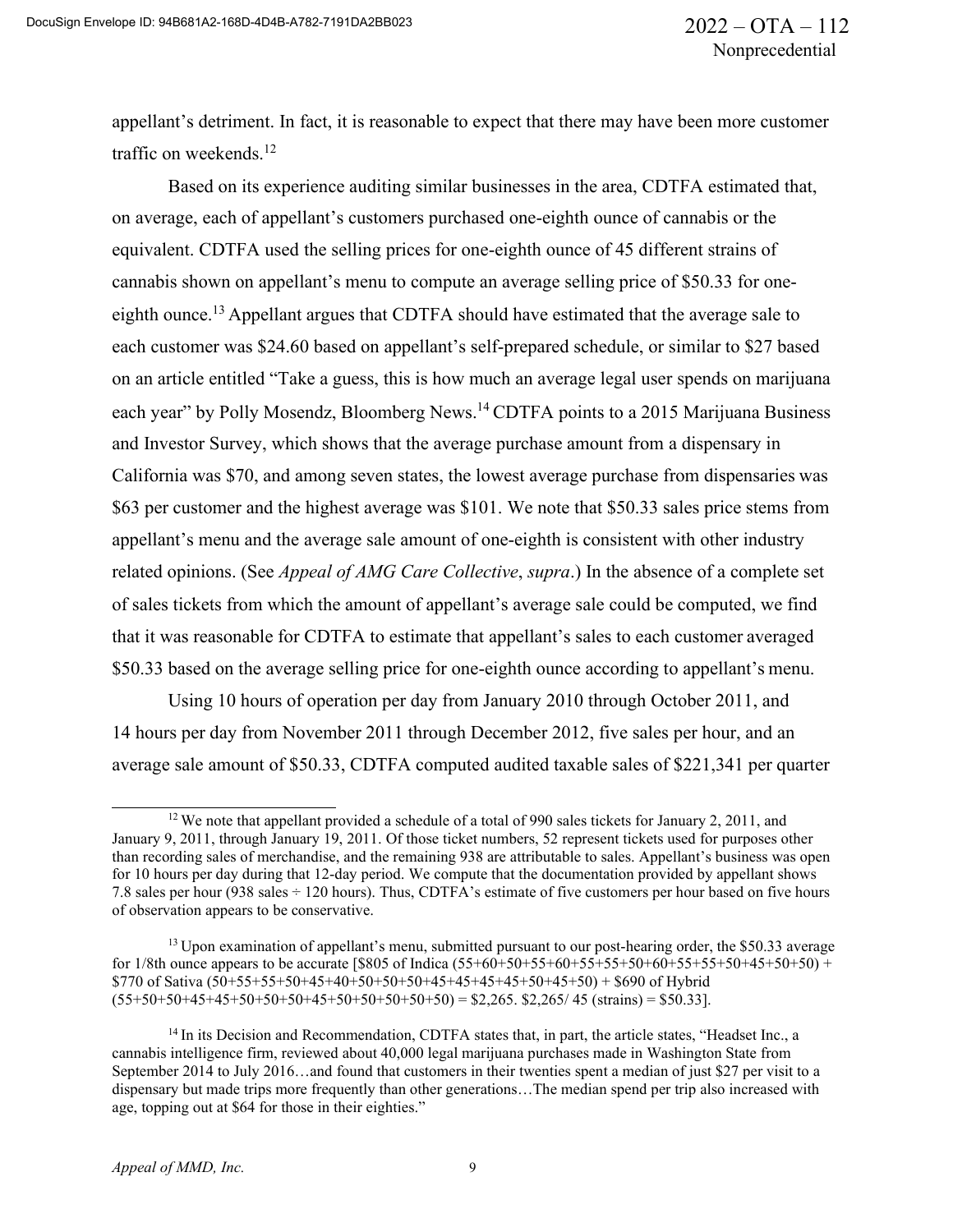for 1Q10 through 3Q11, \$281,572 for 4Q11, and \$311,689 per quarter for 1Q12 through 4Q12 in the reaudit. CDTFA determined that this alternative audit methodology was necessary because the sales records provided by appellant for examination were incomplete and unverifiable through third party sources since appellant operated a cash-only business and did not provide purchase records (e.g., credit card ratio using Form 1099-Ks or a markup analysis from known vendors). (See R&TC, § 6012(a); CDTFA Audit Manual, §§ 0405.25, 0407.050.)

Under the facts and circumstances presented here, we find that CDTFA met its initial burden when it conducted observation tests for five hourly periods, made adjustments for appellant's actual hours of operations, made adjustments to the average number of purchasing customers per hour to accommodate one customer per day who entered without purchasing, and calculated the average selling price based on appellant's menu. In light of all evidence, we find that CDTFA's determination was reasonable and rational. Thus, the burden shifts to appellant to provide additional documentation or other evidence from which a more accurate determination may be made.

As stated above, appellant provided a self-prepared schedule of sales tickets for January 2, 2011, and January 9, 2011, through January 19, 2011, combined. The average selling price according to the self-prepared schedule is \$24.60, which CDTFA considered to be low. CDTFA noted that, during the 12-day period, appellant used 26 books of prenumbered handwritten sales tickets that included a four-digit number followed by ticket numbers 1 through 50, and had no internal controls in place to retain all of the sales tickets. From a sequence of 990 sales tickets, 485 tickets showed sales of product, 19 documented samples of product, and 52 included information to document purchases of goods, purchases of expense items or meals, customer information, voids, etc. The remaining 434 sales tickets from the numbering sequence were missing. Appellant claims that the 434 missing sales tickets were used for purposes other than recording sales of product and provided affidavits in support.15

While some of the missing tickets may have been used for purposes other than recording sales, the affidavits do not represent sufficient evidence to support the argument that all of the missing sales tickets were used for purposes unrelated to sales. In appellant's proposed alternative to CDTFA's determination, appellant computed that 45 percent of its sales tickets were not accounted for and suggested that its reported taxable sales were understated by

<sup>&</sup>lt;sup>15</sup> See Factual Finding 17.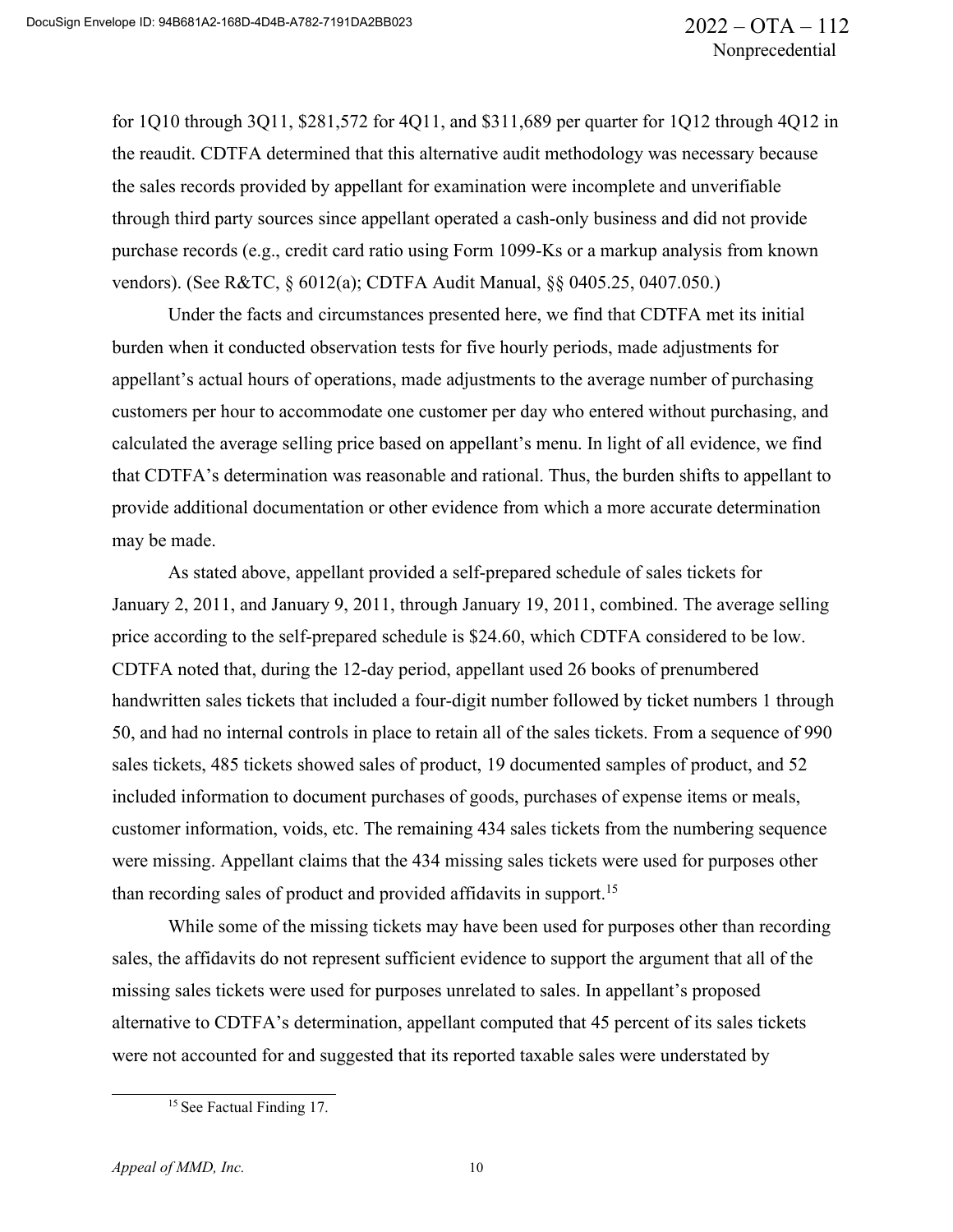45 percent. However, appellant's proposal that the amount of unreported taxable sales be established by multiplying its reported taxable sales by 45 percent assumes that the sales shown in the available sales tickets were included in its reported taxable sales, and that the sales shown in the missing sales tickets were in similar amounts as the amounts shown in the available sales tickets. Appellant has not provided sufficient evidence to support either assumption. Therefore, we find that appellant has not demonstrated that multiplying its reported taxable sales by 45 percent would result in a more accurate determination.

As another alternative to the observation test used by CDTFA to establish audited taxable sales, appellant proposes using a bank deposit analysis. Appellant provided copies of its bank statements and checks, and prepared an analysis that shows additional taxable sales of \$95,057 for the audit period. CDTFA, however, argued that because appellant only accepted cash as payments from its customers, and it is common for businesses that receive substantial cash payments to use cash for operating expenses such as payroll, then there would be no way to independently verify that all of the cash transactions were deposited into appellant's bank account. As an example, CDTFA referred to appellant's payroll records, which show wages declining from \$42,729 in 2010 to \$37,676 in 2011, and \$30,547 in 2012, despite the increase in the hours of operations from ten hours per day to fourteen hours per day. CDTFA argued that it would be unreasonable to accept the payroll records as accurate because it would mean that the employees were working more hours in exchange for less pay. CDTFA also argued that the bank deposit analysis approach would be unreliable based on appellant's failure to provide vendor records as well as records relating to bartered transactions (e.g., accepting a strain of cannabis in exchange for another). Based on the lack of verifiable records, we find that a bank deposit analysis for this business does not provide reliable evidence of appellant's taxable sales.

Additionally, appellant asserts that audited taxable sales for the audit period at issue are substantially higher than its reported taxable sales for the period October 1, 2013, through September 30, 2016, which CDTFA accepted in a subsequent audit. Appellant provided a copy of an audit report for that period dated June 27, 2017, showing that appellant had reported taxable sales of \$513,243 for the audit period, and the only deficiency measure established was for the unreported cost of merchandise withdrawn from resale inventory for self-consumption of \$78,473. Appellant also argued that since the auditor in the subsequent audit accepted appellant's books and records as adequate, CDTFA should have accepted appellant's books and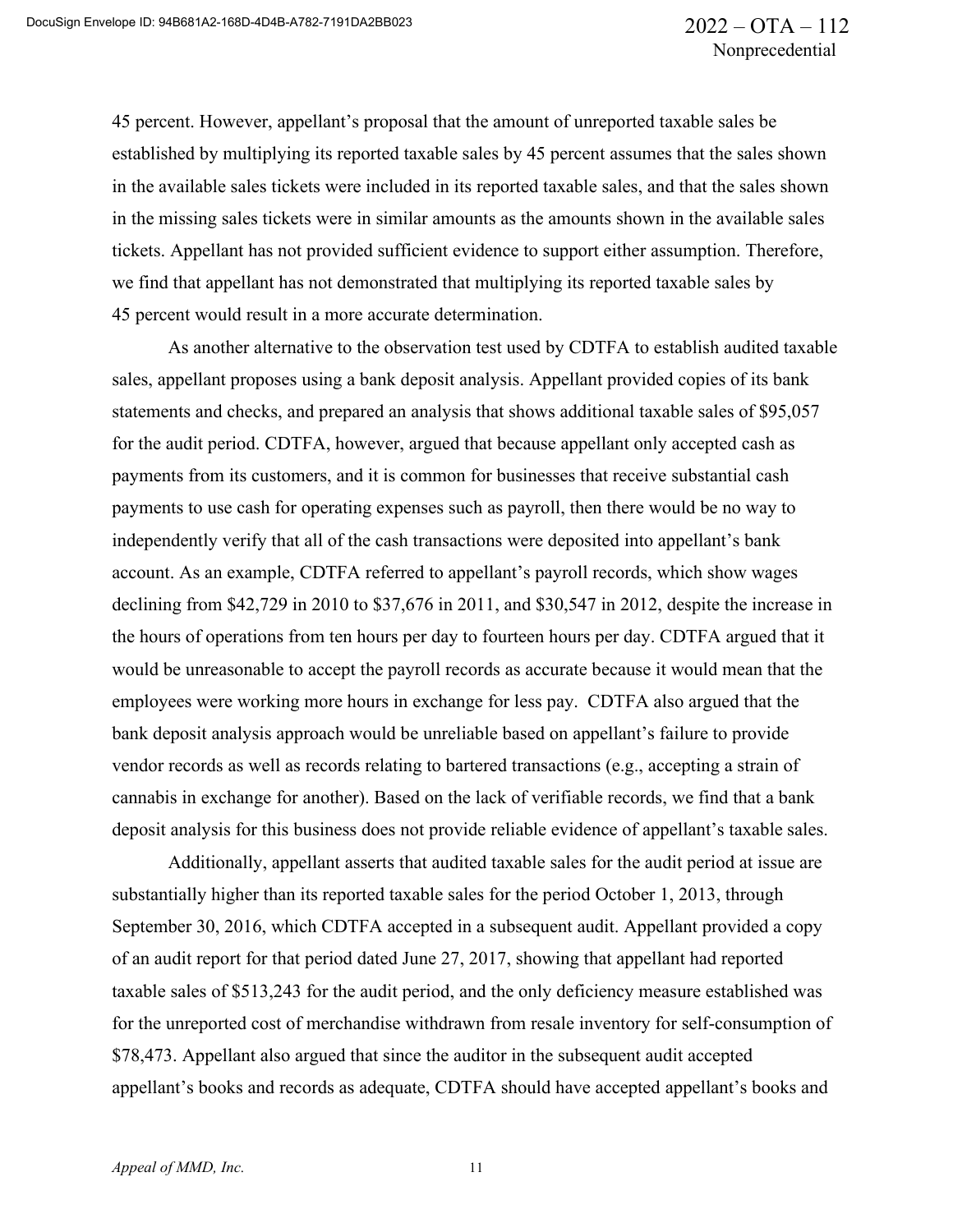records as accurate in the audit at issue. Furthermore, appellant argued that because CDTFA accepted the accuracy of reported taxable sales for the later audit period that are significantly lower than the amount of audited taxable sales established for the audit period at issue, the observation test used for the audit at issue clearly resulted in an overstatement of taxable sales. However, we note that the subsequent audit began in 4Q13, whereas the observation tests were conducted in 4Q12 and 2Q13. While comparing other audits may be helpful in certain situations, we do not find the subsequent audit to be persuasive in this appeal because appellant moved to a different business location between the two audits, appellant's business practices, as well as record keeping practices, changed (e.g., appellant's owners were directly involved in business operations at the beginning, purchase records were provided in the subsequent audit, and a point of sale system was later utilized), and there may have been changes to the industry.

In light of all of the above, appellant has not met its burden of establishing error in the audit procedures or computations and proving a more accurate determination. Accordingly, we find that no additional adjustments to the audited understatement of reported taxable sales are warranted.